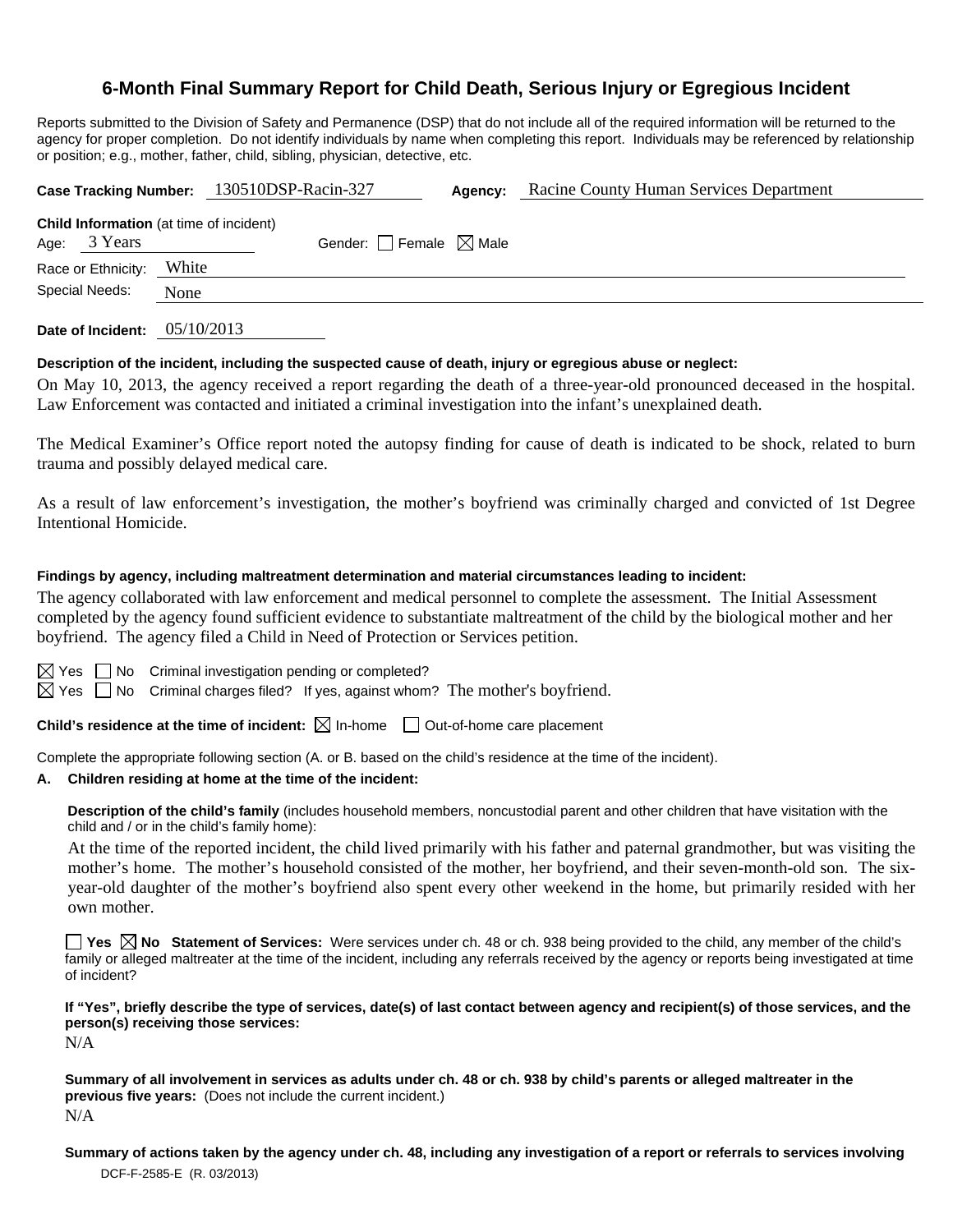**the child, any member of the child's family living in this household and the child's parents and alleged maltreater.** (Does not include the current incident.)

(Note: Screened out reports listed in this section may include only the date of the report, screening decision, and if a referral to services occurred at Access. Reports that do not constitute a reasonable suspicion of maltreatment or a reason to believe that the child is threatened with harm are not required to be screened in for an initial assessment, and no further action is required by the agency.)

On December 18, 2012, the agency screened out a CPS Report.

On February 5, 2013, the agency screened out a CPS Report.

On March 15, 2013, the agency received a CPS report that was screened in alleging neglect of the child by a relative. The agency completed an assessment and the allegations were unsubstantiated. An offer of services was made to the father who declined. The relative was referred to community resources and the agency closed the case.

**Summary of any investigation involving the child, any member of the child's family and alleged maltreater conducted under ch. 48 or ch. 938 and any services provided to the child and child's family since the date of the incident:** 

The agency collaborated with law enforcement and medical personnel to complete the assessment. The Initial Assessment completed by the agency found sufficient evidence to substantiate maltreatment of the child by the biological mother and her boyfriend. The agency filed a Child in Need of Protection or Services petition.

#### **B. Children residing in out-of-home care (OHC) placement at time of incident:**

**Description of the OHC placement and basis for decision to place child there:**  N/A

## **Description of all other persons residing in the OHC placement home:**

N/A

**Licensing history:** Including type of license, duration of license, summary of any violations by licensee or an employee of licensee that constitutes a substantial failure to protect and promote the welfare of the child. N/A

|             | Summary of any actions taken by agency in response to the incident: (Check all that apply.) |  |                                                   |  |
|-------------|---------------------------------------------------------------------------------------------|--|---------------------------------------------------|--|
| $\boxtimes$ | Screening of Access report                                                                  |  | Attempted or successful reunification             |  |
|             | Protective plan implemented                                                                 |  | Referral to services                              |  |
| MANG        | Initial assessment conducted                                                                |  | Transportation assistance                         |  |
|             | Safety plan implemented                                                                     |  | Collaboration with law enforcement                |  |
|             | Temporary physical custody of child                                                         |  | Collaboration with medical professionals          |  |
|             | Petitioned for court order / CHIPS (child in need of                                        |  | Supervised visitation                             |  |
|             | protection or services)                                                                     |  | Case remains open for services                    |  |
|             | Placement into foster home                                                                  |  | Case closed by agency                             |  |
| <b>NN</b>   | <b>Placement with relatives</b>                                                             |  | Initiated efforts to address or enhance community |  |
|             | Ongoing Services case management                                                            |  | collaboration on CA/N cases                       |  |
|             |                                                                                             |  | Other (describe):                                 |  |

### **FOR DSP COMPLETION ONLY:**

**Summary of policy or practice changes to address issues identified during the review of the incident:** 

Under the Child Welfare Disclosure Act (Section 48.981(7)(cr), Stats.), the DSP completes a 90-day review of the agency's practice in each case reported under the Act. In accordance with the DCF Memo Series 2010-13, dated December 7, 2010 pertaining to the Child Welfare Case Review Protocol, the DSP completed a records review in case # 130510DSP-Racin-327. Based on the review, the agency revised its Quality Assurance Plan to include a greater focus on the timeliness and quality of information collection, analysis, and decision making from the point of access through initial assessment completion.